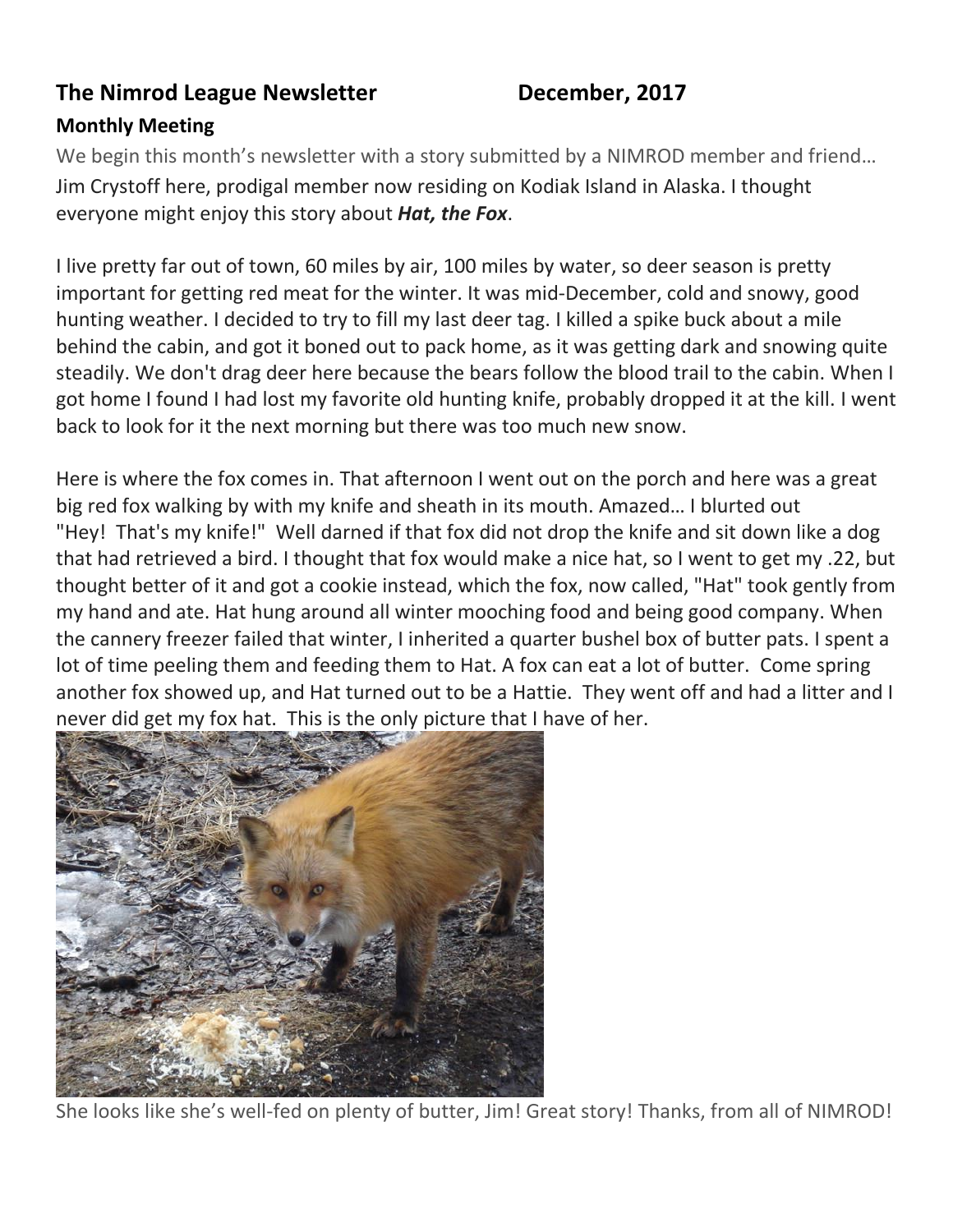Maryanne Lane started club business with her secretary's report of the last Eboard meeting on November 7<sup>th</sup>. It had been postponed from our regular last Tuesday of the month date. Cindy Smith followed with her treasurer's report. Both reports were unremarkable, and all was in order.

Needless to say, we received a great story this month from Jim Crystoff. Thanks again, Jim! To everyone, please send me any outdoor stories you may have. We'd love to hear about your latest exploits! I'll serve as editor and get the story into a presentable format, subject to your approval before publishing. Please email me, Chris Erali, at [eralic23@gmail.com](mailto:eralic23@gmail.com) Monthly Meetings are always the 2<sup>nd</sup> Tuesday of the month at the Clubhouse – **Next Meeting December 12, 2017**. Make it a point to attend if you can. From 6:00 – 6:45 pm for a cocktail and socializing – then we serve the best \$5 meal in town! Club business discussed with occasional guest speakers from 7:15 - 8:30 ish. It is usually an early night unless someone gets long-winded…

#### **Speakers**

Please let us know if you have a suggestion for a speaker at a future meeting.

# **Monthly Safety Tip and Topic for Discussion:**

# **"Be sure of your target and background."**

#### **New Business**

We received the 8 Point Sportsmen's Club newsletter. We are looking forward to March, 2018 for Hunter Safety instruction. We are looking for volunteers for the Sportsmen's Show in Boxborough, January 26-28, 2018? A nice selection of books is available in the reading room. The issue of "leftovers" from dogs after the bird hunting season was raised to the board. If our dogs are poorly mannered and can't wait until they get in the field to empty out, the owner/handler/hunters need to be better mannered and clean up after them. Please take care of this issue. Thanks.

**Upcoming elections for club officers will take place at the next general meeting.**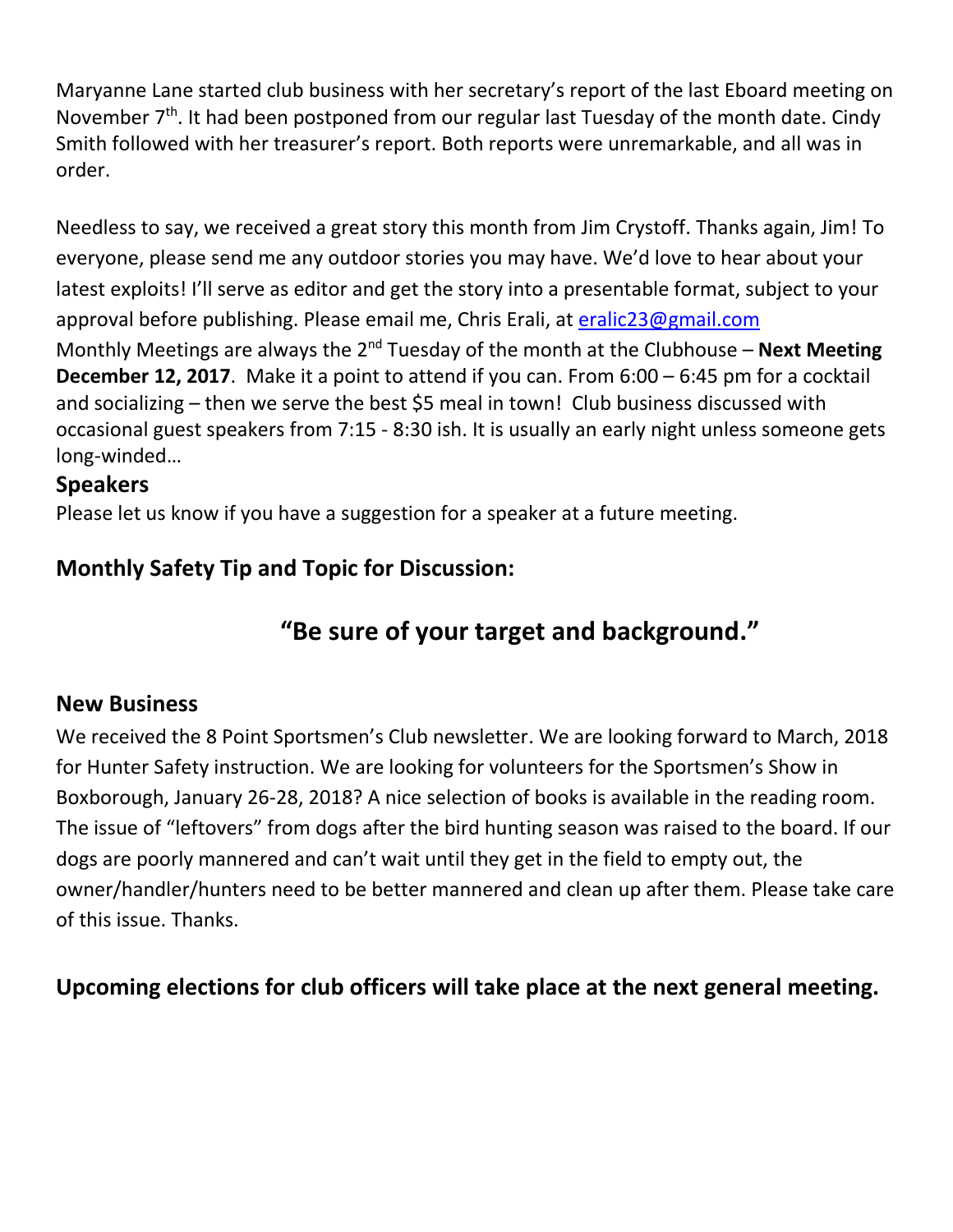# **Membership**

Paul Fraser reports that when you get your dues paid, you will receive a key. Remember, dues are collected also on Thursday nights during Trap. We have one nomination for a Senior member, Gene Supernor. Motion made to acccept, seconded, and passed unanimously. We also have new member applications from Shannon Pusey, Shaun Picote, Brendan Ashberg, and William Walker. To our 4 new prospective members, please join us on our next general monthly meeting, Tuesday, December 12<sup>th</sup> when we welcome you to our club.

# **Important Reminder:** *If you have not received your envelope packet with raffle tickets and membership documents, the club may NOT have your CORRRECT ADDRESS! Please contact Dave Fillow to update your club profile. All dues for next year should be submitted by January 1, 2018. Thanks!*

# **Board of Trustees**

The Auditing Committee reports that the Archery audit has been completed. Everything is in order.

# **Trap/Skeet**

Thursday nights are still a little quiet, but we're still shooting. I was deer hunting until dark in my stand on the other side of the power lines last Thursday, and for all the deer I saw, I probably could have had a nice nap, IF it was a little quieter!  $\circled{c}$ Remember, Trap and Skeet is every Thursday night from 6:00 PM to 9:00 PM. It is open to the public, so bring a friend and join in a night of good fellowship and shooting.

Dave Fillow was approached by a member to do 2 days of trap shooting for security personnel on our 2 fields. There would be 10 people for 2 days. A Thursday night and Friday morning was discussed as a possibility. The discussion included the following topics: 1. No alcohol involved. 2. We would have the shooters fill out a waiver. 3. It would not be a rental. Dave Fillow would run it as a Trap Activity. 4. The only use of the clubhouse would be the rest rooms. Further discussion was in regard to why the Princeton Police Department do not already have a waiver? They have coverage through the town. We will ask the town for a certificate of liability. We typically ask a heavy equipment operator for their proof of insurance. This circumstance may be the same situation. A decision was reached to run the event as a trap activity. Chris Craigue will contact our insurance agent to discuss any issues.

**The Trap Christmas Party is December 14, 2017**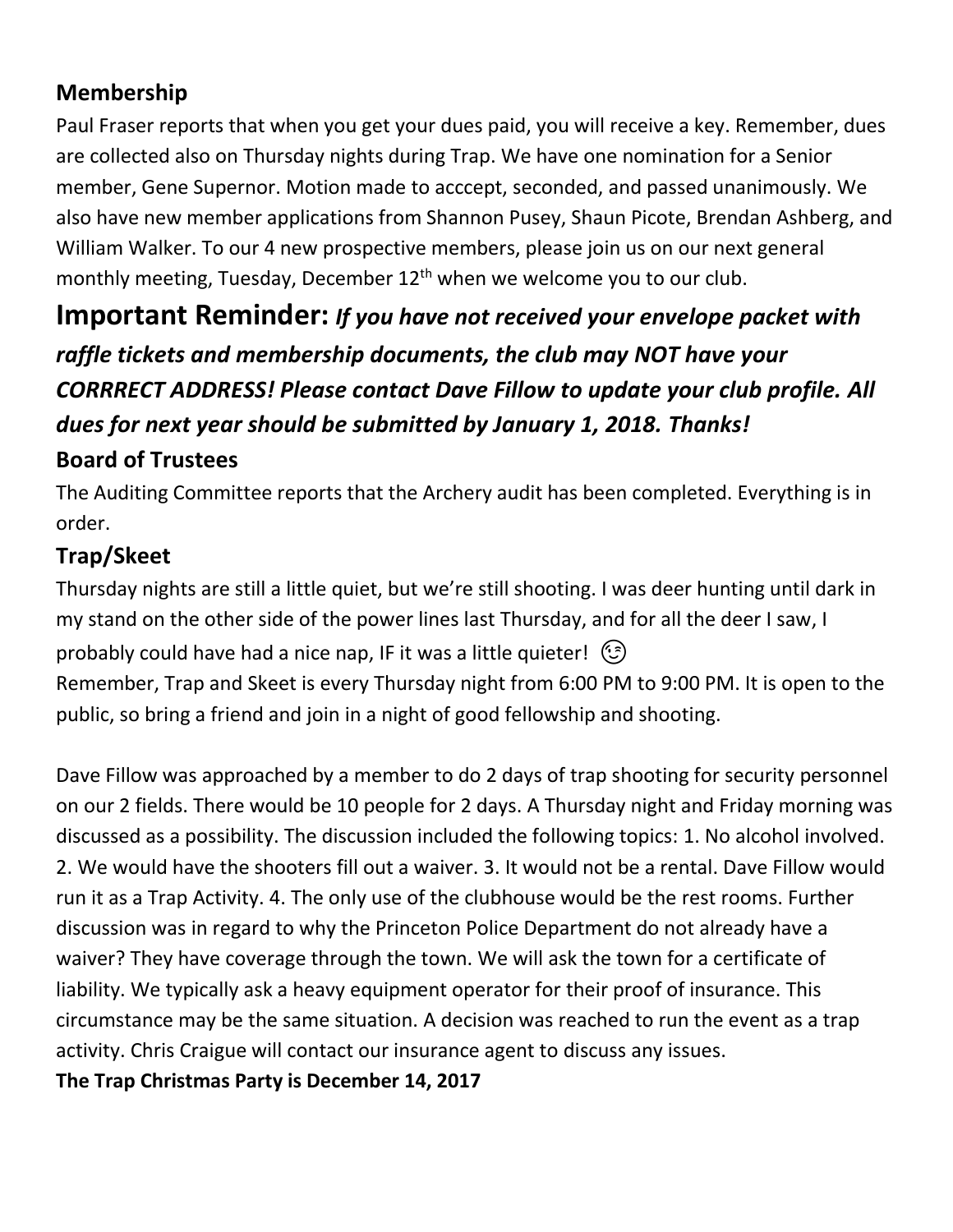# **Kitchen**

Bruce Ebbeson reports that as of right now the kitchen is clean and all appliances are in working order. Russ Chaplis had spoken about some new and different technologies. A remote condenser and an outside compressor were mentioned. Dave Oriol will research pricing. Upcoming chefs: Don French in December, Pat Orrell in January, and Bruce Ebbeson in March.

# **Game Dinner**

Our game dinner is scheduled for May in 2018. The hunting season is upon us! Keep NIMROD in mind when you bag something. We just received some moose, and we could use some more pheasant. Please leave any donations for next year's dinner in the kitchen freezer and notify Bruce Ebbeson at 508-853-1589.

Remember to label all packages to identify type of game and date.

# **Rifle Range**

Chris Craigue and Tom Wiegand are discussing the possibility of having co-chairs for the Rifle Range Committee. A question was raised regarding our engineering renovation records. We paid half in 2015, and we have a record of the check. We recently received an invoice on which the amount seems high. Cindy will investigate.

# **House**

Ralph is working on yearly inspections.

# **Special request!!! Make sure the trash goes out, including cans and bottles from the Bar. We are getting fruit flies!**

The committee is concerned about getting hay put down over the septic line. Chris Craigue is getting the hay. Our last septic pumping was in the fall of 2015. It was decided to get this done now and grease the traps. Chris will also go to the Town Hall to take care of any necessary licenses.

# **Executive Board**

This month's meeting adjourned at 8:06 PM. We aim for the newsletter to convey the highlights. E Board meetings are held at 7 PM the last Tuesday of the month. Members are welcome if you would like to come and observe our club's operation. Our membership can be very proud of the board and the time and effort that is made by everyone to keep our club running smoothly. Member concerns are always addressed. Many times, one board member will inform others that a single member voiced a certain matter that he/she found troubling. Our club can rest assured that any points brought up by a member are ALWAYS brought to the attention of the entire board.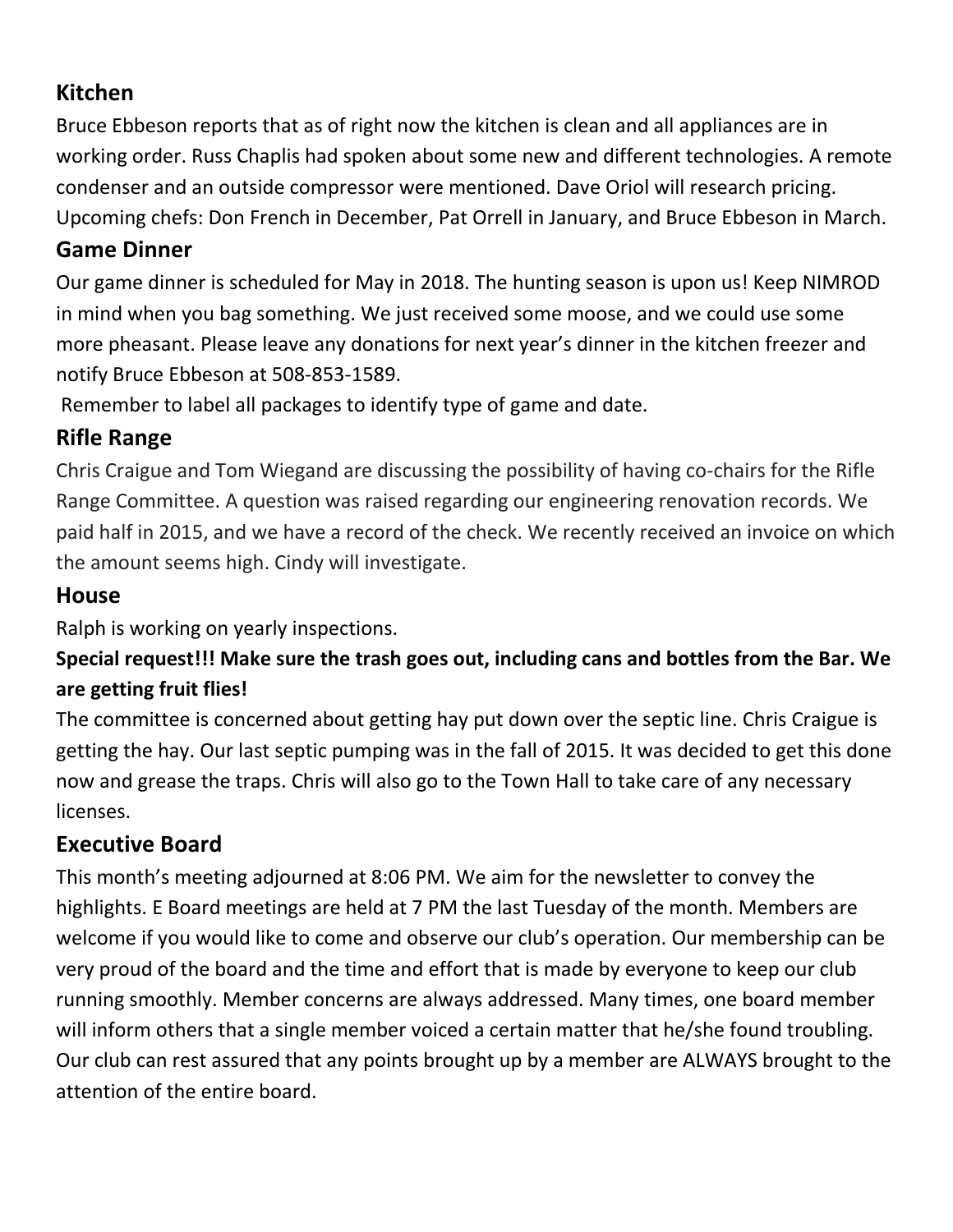# **Grounds**

Rick Longbottom secured the contract for snow plowing. We have moved things around in the barn to make more room.

# **Land Use**

Kevin Chviruk has done a great job widening and smoothing our trails. We will be renting the excavator again this spring. The brush hog and the York rake have been on active duty for several occasions. Chris Craigue paced off the distance from the stream to the proposed Rifle Range Pavilion location. It looks like we're twice the required amount. We shouldn't have any problems with permits. Kevin sends a big thank you out to Trevor and Alex for some tree work near the barn. Kevin also led a brush cutting team this past Sunday with Bob Gardner, Richard Smith, and Chris Erali, on a Land Management project. Thanks to all!

# **Finance**

The market fluctuates as we all know. Smart investors stay the course.

# **Bar**

No report.

# **Birds**

We had a good bird season. Our bird total was about 475 good-size birds. We have a permit for a preserve license, and look to have 200 from a vendor for next year. We use the state birds during the season, but for special hunts we need the preserve license and the vendor. Many thanks to Kevin Chviruk for all his early Saturday mornings to make this project a success. Way to go, Kevin!

#### **Revenue**

#### **Special Committee: 30 Guns in 30 Days**

The committee reports that we did well with our fundraiser and it is almost complete. We have only 3 gift cards left to distribute. Total profit was around \$8,300.00. A suggestion was made to drop the price to \$20.00 per ticket. Ralph will have Scott Masterson helping him next year.

# **Archery**

Jason reports the Friday night league has begun. It will run until spring. The committee is looking for 2 by 2 feet cardboard for backing. We may have a member that can supply this. Lessons will start again on January 6, 2018 for 4 weeks. There are concerns on size of enrollment. There was discussion regarding blocking off lanes for lessons and assigning a time slot. We have about 32 targets and would like to grow to 60 so that we can hold IBO shoots. We have 30 Reinharts and about 20 Mackenzies. The committee will start rotating these out